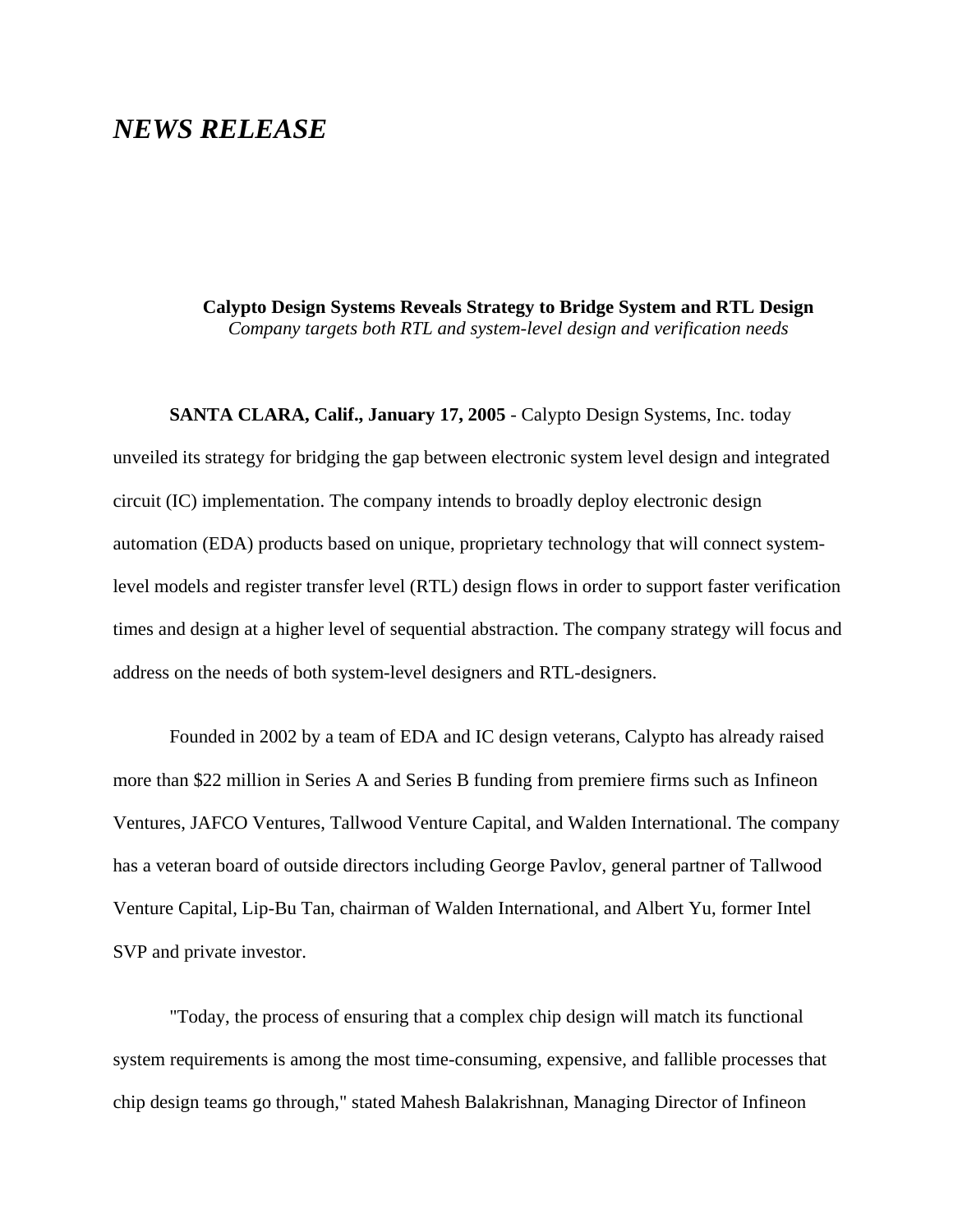Ventures N.A. "Calypto has a unique grasp on the issues and challenges that design teams are wrestling with. We made the investment in them because we believe that they have the vision, team, and technology to address these challenges."

"In connecting system-and-RTL design into a single continuum, the Calypto team is addressing a difficult and substantial industry challenge," stated Bruce Beers, former vice president at IBM Microelectronics and member of the Calypto Advisory Board. "Delivering on their vision will have a dramatic impact on the overall design process."

## **Enabling the System-to-RTL Continuum**

A complex IC today contains more than one million lines of RTL code that must be verified against functional requirements. This code is constantly changing through the design process as designers target aggressive power consumption and timing constraints, and must be re-verified through these multiple iterations. This functional verification is consuming up to 75% of total design time and resources. Yet, an estimated 45% of all design starts require multimillion dollar silicon re-spins because of undetected functional bugs. The fastest way to find functional errors and verify system requirements is to design and verify at a higher level of abstraction.

Regardless of whether design teams have already adopted a system-level design flow, the teams are already moving up in abstractions. To meet power or timing goals, design teams make micro-architectural refinements (such as retiming, pipelining, state re-encoding and resource sharing) to their designs. These refinements change the sequential nature of the original designs, and thereby move up in a sequential level of abstraction from a pure RTL level.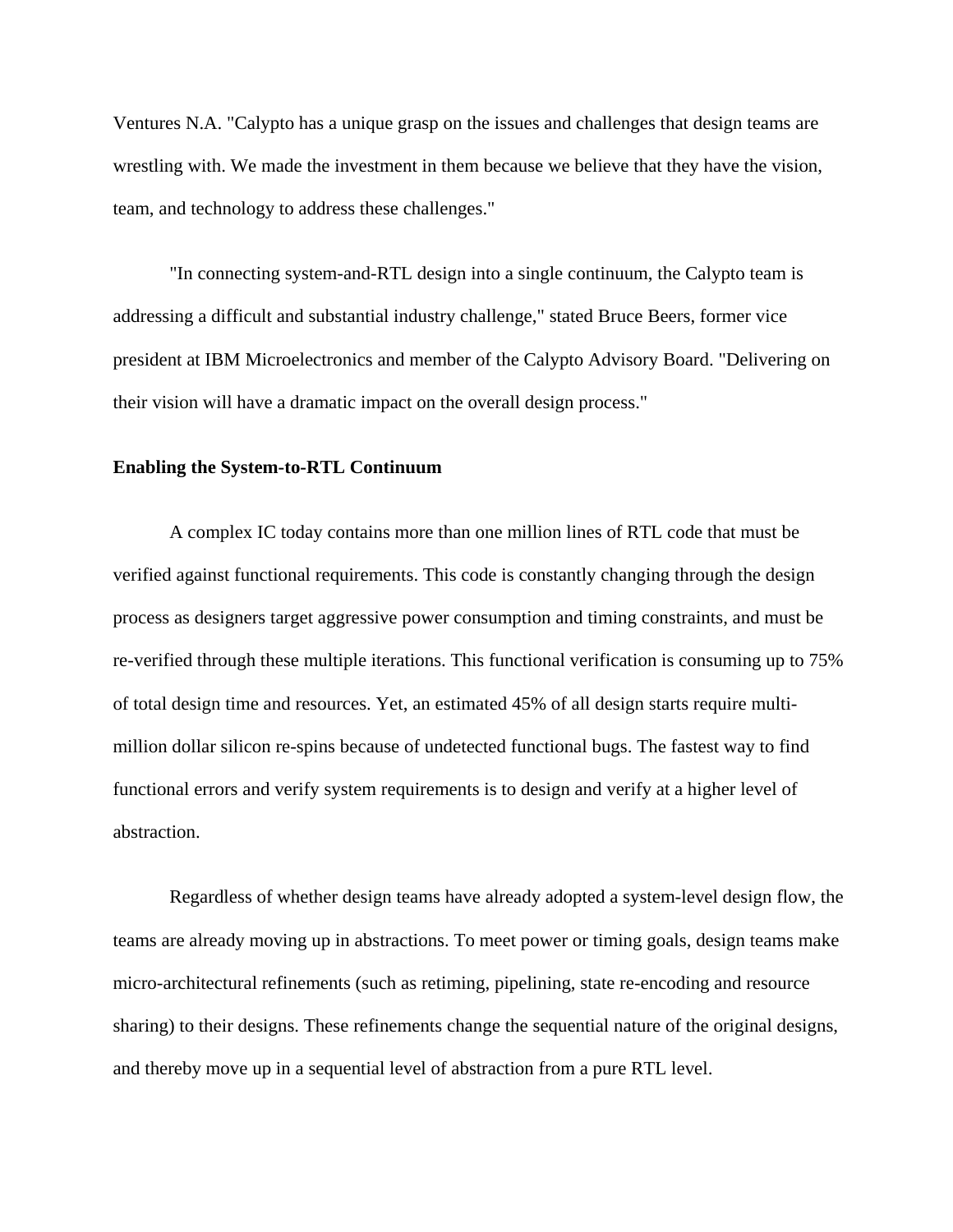These changes have not been well-supported by a standard EDA design flow. There has been no easy way for design teams to know which sequential changes to make, to know how to perform and automate these changes, and most importantly -- no easy way for design teams to ensure functional equivalency as they make these sequential changes.

"Today, design and verification teams must make a leap of faith when they move to a higher level of design abstraction - or when they move from system-level verification models to RTL. The semiconductor industry has a growing need for EDA solutions that will simplify the design flow while enabling designers to move to higher levels of sequential abstraction," stated Devadas Varma, CEO of Calypto. "There has been no good, automated connection that allows design and verification teams to move between different levels of sequential abstraction. Our technology solves this problem."

Calypto will deliver unique technology that enables teams to design and verify at a higher level of abstraction. This technology will support a System-to-RTL continuum which allows users to easily navigate between various levels of abstraction in order to make system-level or micro-architectural changes to a design, quickly verify them, and then retarget the design towards an RTL implementation flow.

The company intends to commence its first broad scale product release in second quarter of 2005.

## **About Calypto**

Founded in 2002, Calypto Design Systems enables IC design teams to bridge the systemto-RTL design gap, thereby saving millions of dollars in design costs and silicon re-spins. The